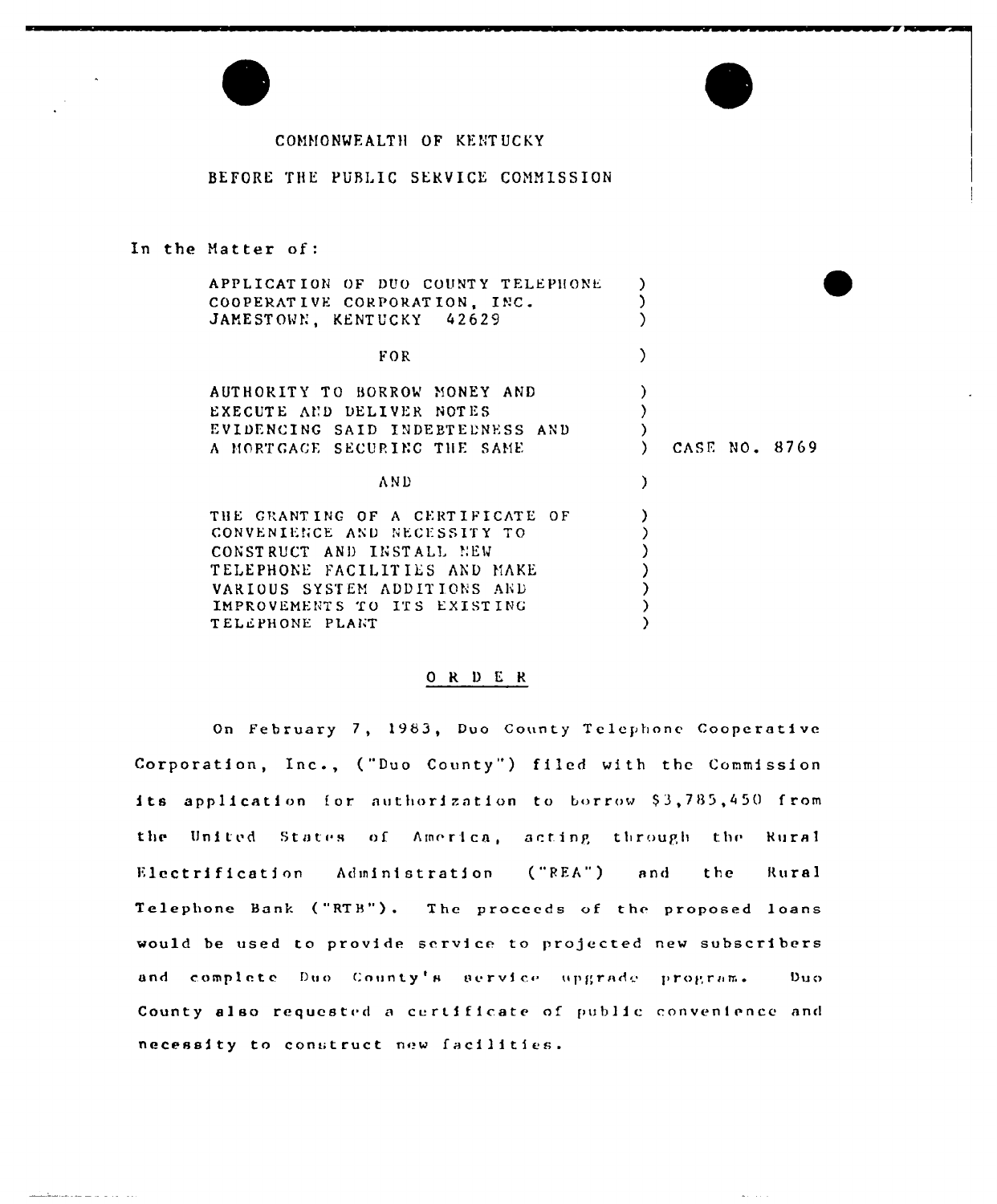### DISCUSSION

Duo County, an REA borrower utility, serves subscribers by thc operation of a four-exchange system located in South Central Kentucky. The Jamestown and Russell Springs exchanges arc located primarily in Russell County, the Burkesville rural exchange is located in Cumberland County, and the Fairplay exchange serves <sup>a</sup> portion of Adair County <sup>~</sup> As of December 31, 1982, Duo County was providing telephone service in the four exchanges to 6,741 main line subscribers.

Duo County proposes to borrow \$2,348,000 from REA at an interest rate of <sup>5</sup> percent per annum, to be repaid over <sup>a</sup> 35-year period. An additional \$1,437,450 would be borrowed from RTB at an interest rate of 11.5 percent per annum, to be repaid over <sup>a</sup> 35—year prriod. Together the two loans total \$3,785,450 at a composite interest rate of 7.47 percent. Principal payments on both loans would begin <sup>3</sup> years after the date of the notes.

The proceeds of the proposed loans will bc used to extend service to approximately 1,818 new subscribers from the base study date of December 31, 1981. The additional funds will also allow the upgrading of the Burkcsville and Fairplay exchanges to all one-party service. Jamestown and Russell Springs, the two largest exchanges, were upgraded during prior construction projects. The proposed project will therefore place all of Duo County's subscribers on one-party lines at a flat rate regardless of location.

 $-2-$ 

 $\frac{1}{2}$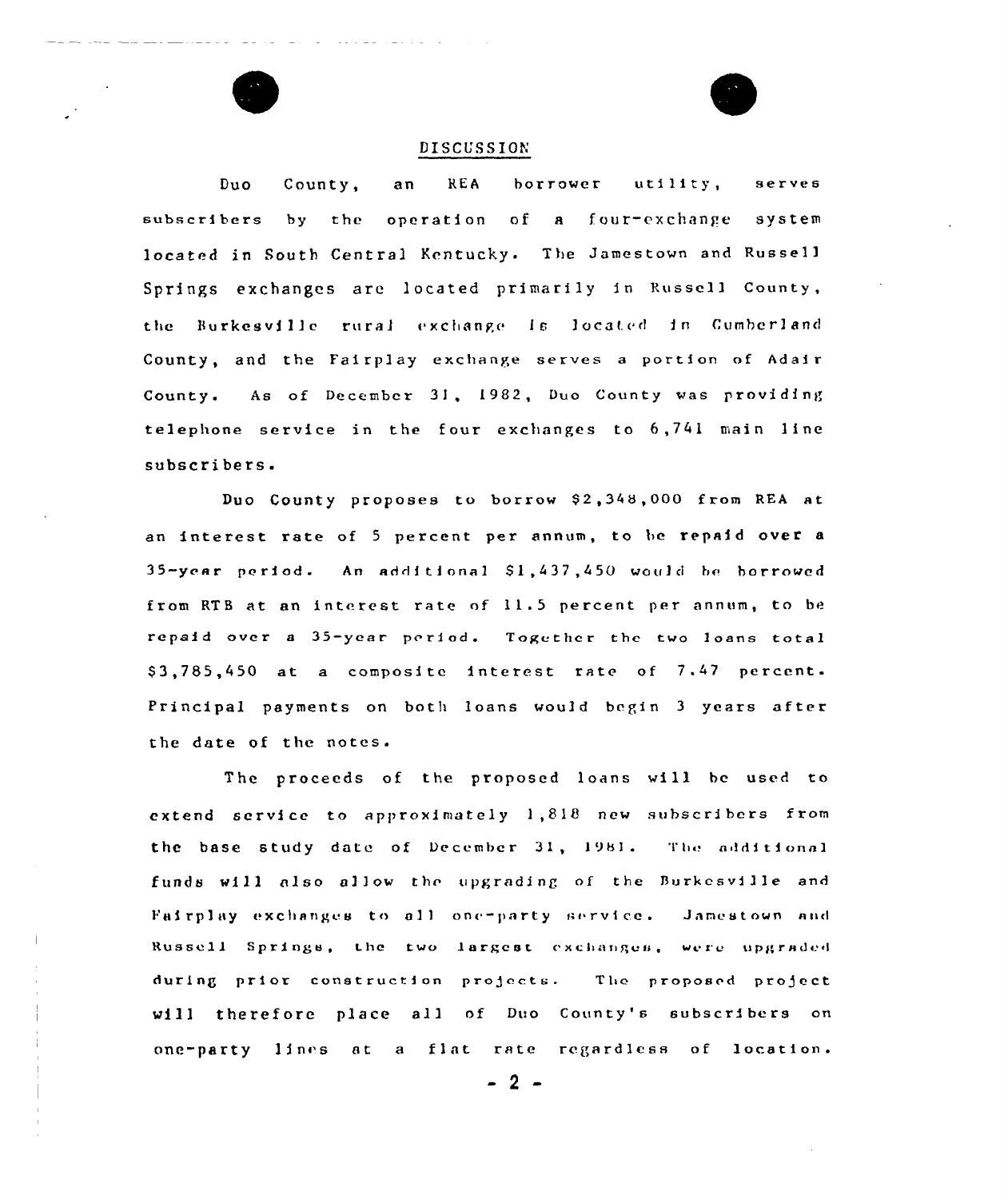The Commission has previously approved the one-party rates for upgraded exchanges, I modified by subsequent tariff filings relating to the "unbundling" of access line and terminal equipment charges.

#### FINDINGS AND ORDER

The Commission, after consideration of the application and all evidence of record and being advised, is of the opinion and finds that:

 $(1)$ A public hearing is not required in this matter since questions related to the proposed construction program have been addressed in the written record, and Duo County has stated affirmatively in its application that the approval sought herein will not result in a request for a rate adjustment;

 $(2)$ Public convenience and necessity require that such construction and system improvements as are proposed in the application and record  $b$  e performed and that a certificate of public convenience and necessity be granted; and

Duo County's proposed indebtedness from REA and  $(3)$ RTB is subject to the supervision and control of the federal government through its agent, REA. In West Kentucky R.E.C.C. v. Energy Regulatory Commission, issued November 12, 1982,

 $\mathbf{1}$ Case No. 8153, In the Matter of Application of Duo County Telephone Cooperative Corporation, Inc. Jamestown, Kentucky 42629 for Authority to Implement au Adjustment September 28, 1981.